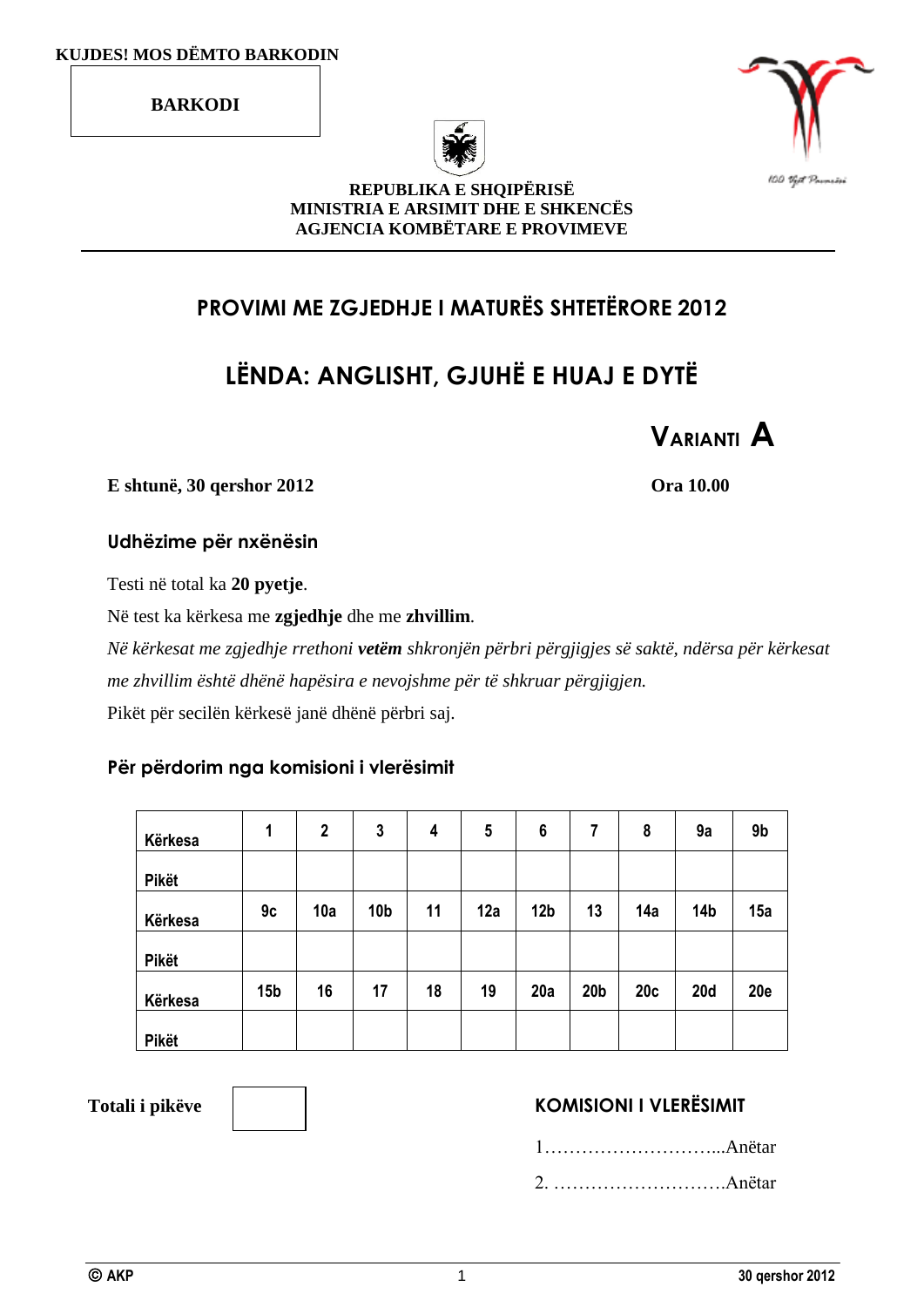## **Section 1**

## **Reading Comprehension**

#### **Happiness and the Bride**

Once upon a time, three brides all lived together happily in one family and never quarreled. One day Happiness came to talk to the oldest bride. "My dear girl, I am to leave your family, so I would like to give you whatever you want before I go." "Well," said the oldest," give me lots of wealth and go wherever you want." Happiness gave her everything she wanted and then went to the middle bride. "My dear, I am leaving and before we say goodbye to each other, you may ask me for whatever you want and you will get it." "Good," the middle bride replied. "If you are leaving anyway, just give me lots of money and then you are free to go." Happiness gave the money to the middle bride and then went to the youngest. "My dear, I have to leave but please ask me for whatever you want before I do." Ask for gold or silver, I'll give you anything." "It is very bad that you are leaving," the younger bride replied sadly. "I want neither gold, nor silver. I just want you to give us health and friendship. All the rest we can achieve ourselves." "If this is the only thing you want, I think I don't have to leave. I will stay in your house for good," said Happiness.

Time passed and the elder brides spent all their money. They had to ask the younger bride for help and she never refused. As for the younger bride, she lived in happiness for the rest of her life.

#### **Questions about the text:**

| <b>1.</b> The passage you are reading is -----.                             | 1 point  |
|-----------------------------------------------------------------------------|----------|
| A) A story                                                                  |          |
| B) A fabula                                                                 |          |
| C) An article                                                               |          |
| D) A fairy tale                                                             |          |
| 2. How can you describe the relationship between the three brides? Explain. | 2 points |
|                                                                             |          |
| <b>3.</b> The oldest bride asked Happiness to bring her -------             | 1 point  |
| A) Health and friendship                                                    |          |
| B) Love and live                                                            |          |
| C) Lots of money                                                            |          |
| D) Lots of wealth                                                           |          |
| <b>4.</b> The middle bride asked Happiness to bring her -------.            | 1 point  |
| A) Health and friendship                                                    |          |
| B) Love and live                                                            |          |
| C) Lots of money                                                            |          |
| D) Lots of wealth                                                           |          |
|                                                                             |          |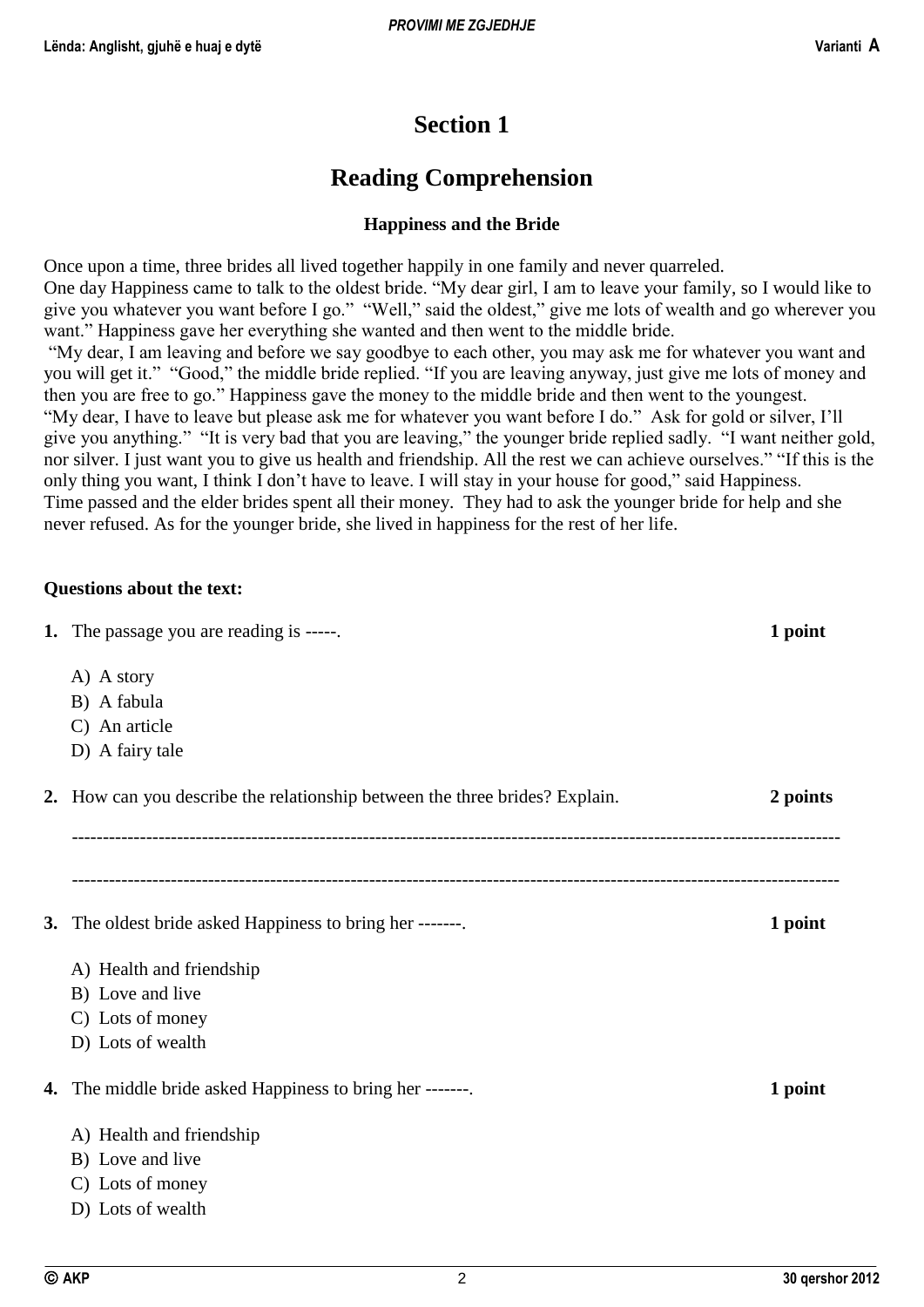#### Lënda: Anglisht, gjuhë e huaj e dytë Varianti **A**

| <b>5.</b> The little bride asked Happiness to bring her -------                    | 1 point  |
|------------------------------------------------------------------------------------|----------|
| A) Health and friendship                                                           |          |
| B) Love and life                                                                   |          |
| C) Lots of money                                                                   |          |
| D) Lots of wealth                                                                  |          |
| <b>6.</b> What happened to the elder brides? What did they do?                     | 2 points |
|                                                                                    |          |
| 7. You are supposed to be one of the brides; what would you ask Happiness to give? | 2 points |
|                                                                                    |          |
| 8. The moral of the story is --------.                                             | 1 point  |
| A) Gold cannot buy happiness.                                                      |          |
| B) Better poor than rich.                                                          |          |
| C) Better smart than rich.                                                         |          |

D) A poor friend is better than a rich friend.

## **Section 2**

## **Use of Language**

### **For each sentence, choose the word or phrase that best completes its meaning.**

| 9. |                                                                                        |         |
|----|----------------------------------------------------------------------------------------|---------|
|    | a) The telephone rang, but I ------ something interesting on TV so I didn't answer it. | 1 point |
|    | A) was watching                                                                        |         |
|    | B) watch                                                                               |         |
|    | C) have watched                                                                        |         |
|    | D) watched                                                                             |         |
|    | b) Two days ago, I-------- my keys in my local supermarket.                            | 1 point |
|    | A) lose                                                                                |         |
|    | B) lost                                                                                |         |
|    | C) have lost                                                                           |         |
|    | D) am losing                                                                           |         |
|    | c) Please just ask if you ----- you need any help.                                     | 1 point |
|    | A) found                                                                               |         |
|    | B) did find                                                                            |         |
|    | C) will find                                                                           |         |
|    | $D)$ find                                                                              |         |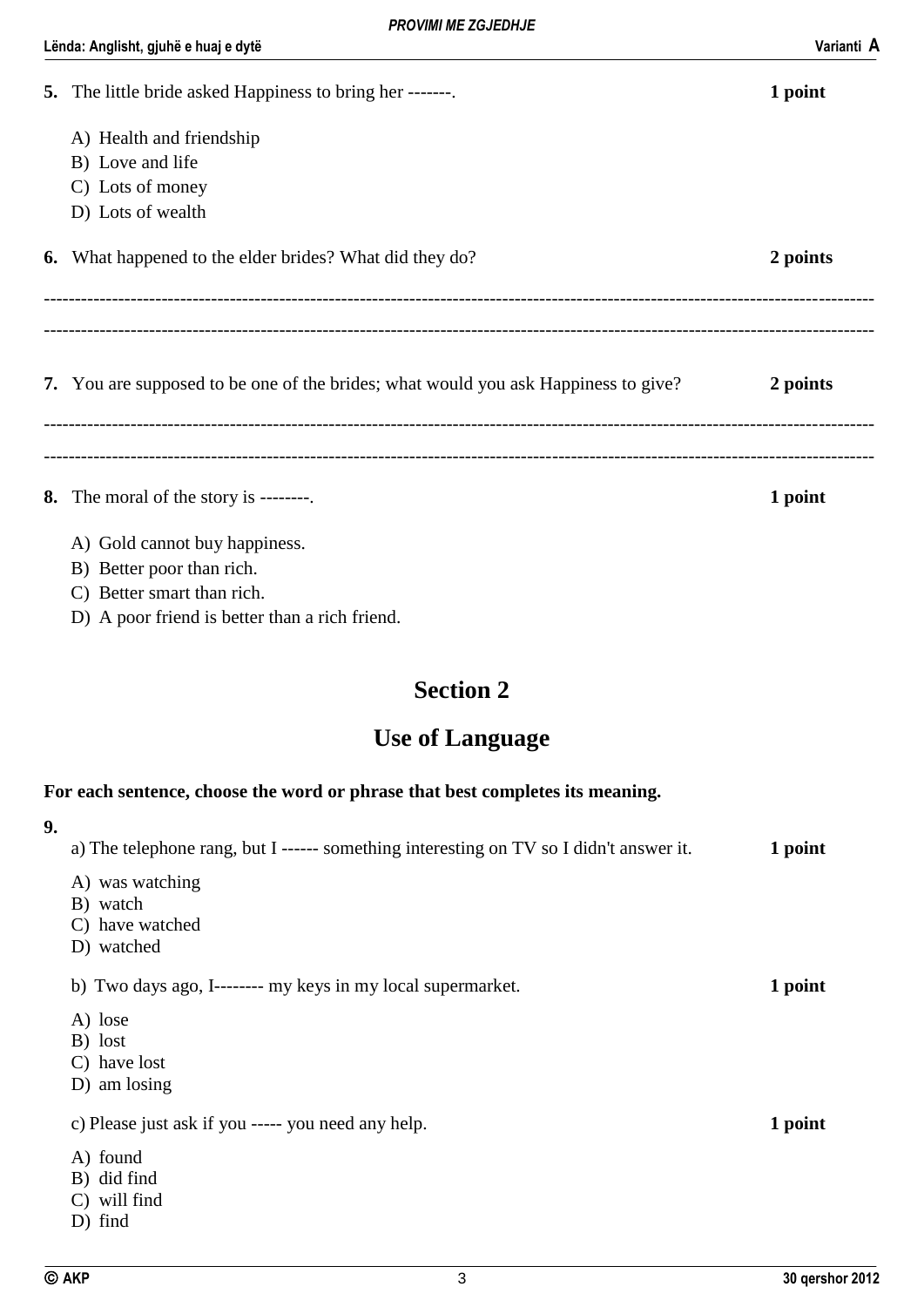| 10.<br>a) You must decide and ------ up your mind.        |            |                                                                                                                                                                                                        | 1 point  |
|-----------------------------------------------------------|------------|--------------------------------------------------------------------------------------------------------------------------------------------------------------------------------------------------------|----------|
| $A)$ Do<br>Get<br>B)<br>C) Make<br>D) Take                |            |                                                                                                                                                                                                        |          |
| b) What time do you ---- up in the morning?               |            |                                                                                                                                                                                                        | 1 point  |
| $A)$ Do<br>Get<br>B)<br>Make<br>$\mathbf{C}$<br>D) Take   |            |                                                                                                                                                                                                        |          |
| 11. Match the elements in A and B to form words.          |            |                                                                                                                                                                                                        | 5 points |
| $\mathbf A$                                               | B          |                                                                                                                                                                                                        |          |
| Dis                                                       | ous        |                                                                                                                                                                                                        |          |
| Care                                                      | understand |                                                                                                                                                                                                        |          |
| <b>Miss</b>                                               | ful        |                                                                                                                                                                                                        |          |
| Danger                                                    | man        |                                                                                                                                                                                                        |          |
| Work                                                      | appear     |                                                                                                                                                                                                        |          |
| 12. Rewrite the given sentences in Passive voice.         |            |                                                                                                                                                                                                        | 2 points |
| The man stole the blue car.<br>a)                         |            |                                                                                                                                                                                                        |          |
| b) The police arrested the thieves.                       |            |                                                                                                                                                                                                        |          |
| 13. Complete the sentences using the proper prepositions. |            |                                                                                                                                                                                                        | 3 points |
| a) I bought a new dress ___ the store.                    |            |                                                                                                                                                                                                        |          |
| b) I found my car keys ___ my pocket.                     |            |                                                                                                                                                                                                        |          |
| c) I saw the horse jump _____ the fence.                  |            |                                                                                                                                                                                                        |          |
|                                                           |            | Complete the second sentence so that it has a similar meaning to the first sentence. Use the word given in<br>bold and other words to complete each sentence. You must use between two and five words. |          |
| 14.<br>a) "Can you help me?" the old lady asked.<br>Could |            |                                                                                                                                                                                                        | 1 point  |

The old lady asked ............................ help her.

b) I was wrong to argue with my boss. **1 point Mistake** .............................. to argue with my boss.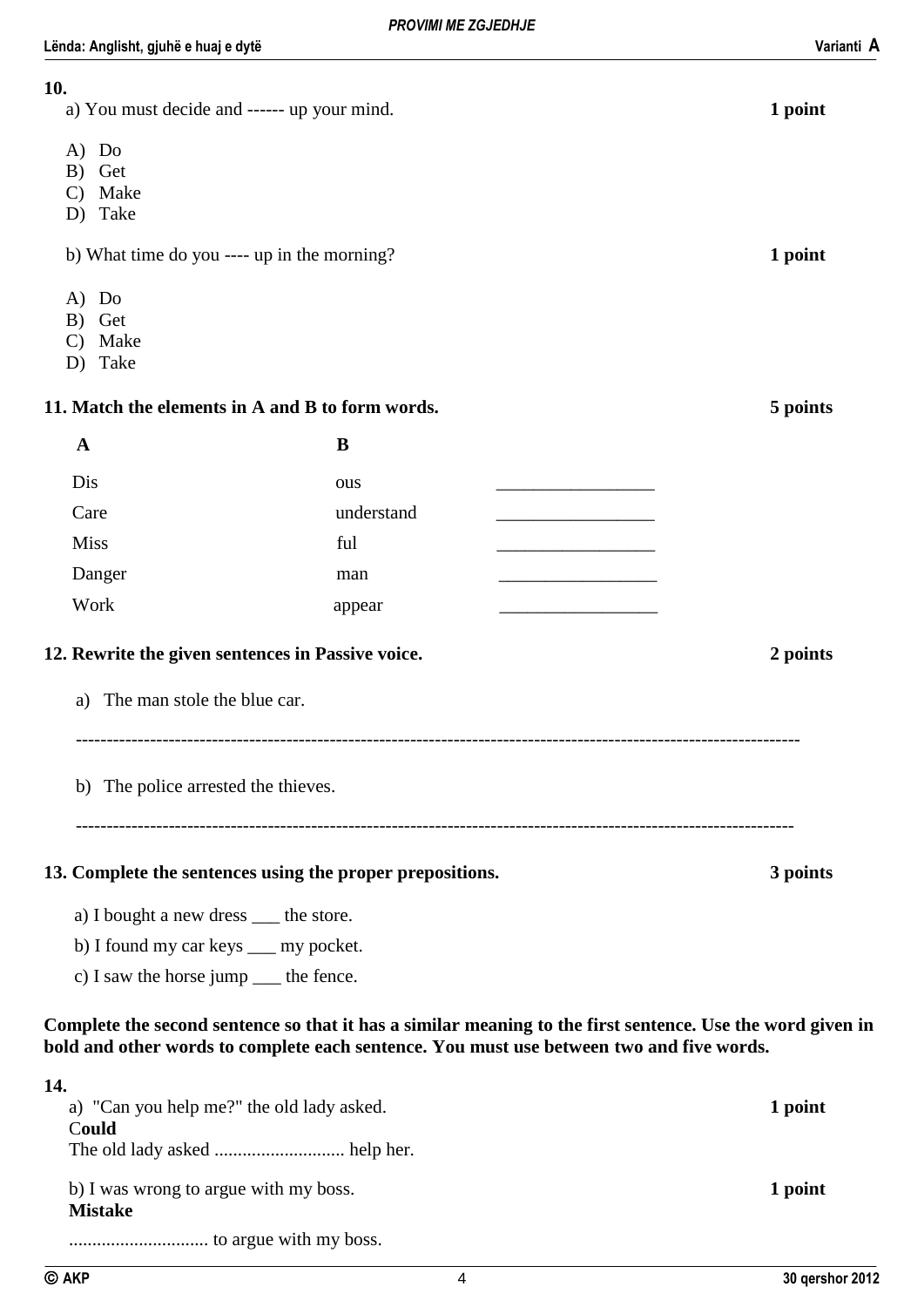| 15.<br>a) Ken finished his new novel twelve months ago.                                                                                          | 1 point |
|--------------------------------------------------------------------------------------------------------------------------------------------------|---------|
| For<br>Ken finished his new novel -------------------                                                                                            |         |
| b) Norah allows her children to stay up to midnight only on Saturday evenings.<br>Let<br>Norah ------------------------- late only on Saturdays. | 1 point |
| Complete the conditionals putting the verbs in brackets in their correct tenses.                                                                 |         |
| <b>16.</b> If you (go) ---- to bed late, you will be tired tomorrow.                                                                             | 1 point |
| 17. If she doesn't wear her coat, she (catch) --------- a cold.                                                                                  | 1 point |
| Ask and answer questions using the following prompts:                                                                                            |         |
| <b>18.</b> What / happen / yesterday? There / be / fire                                                                                          | 1 point |
| <b>19.</b> Where / be / you? I / read / a magazine                                                                                               | 1 point |
|                                                                                                                                                  |         |

## **Section 3**

## **Writing**

|    | 20. In this section students have to be focused on the given topics, to choose one of them, and try<br>to base their written work in the following aspects which are very important in presenting<br>a written topic: |          |
|----|-----------------------------------------------------------------------------------------------------------------------------------------------------------------------------------------------------------------------|----------|
|    |                                                                                                                                                                                                                       | 6 points |
| a) | <b>the content</b> (if the central idea is supported with concrete detail)                                                                                                                                            | 2 points |
|    | the organization of the whole theme (theme planned logically, giving the necessary stages with<br>b)<br>originality, sentences well constructed)                                                                      | 1 point  |
| C) | <b>vocabulary</b> (fresh, precise and idiomatic)                                                                                                                                                                      | 1 point  |
|    | grammar<br>d)                                                                                                                                                                                                         | 1 point  |
| e) | punctuation and spelling                                                                                                                                                                                              | 1 point  |

**1. Summarize one of the stories or films you like most.** (A summary should contain all the important parts of the story or film you are going to summarize. Use correct sentences which include the main ideas either of the original story, or the film.)

*Use no more than100-120 words.*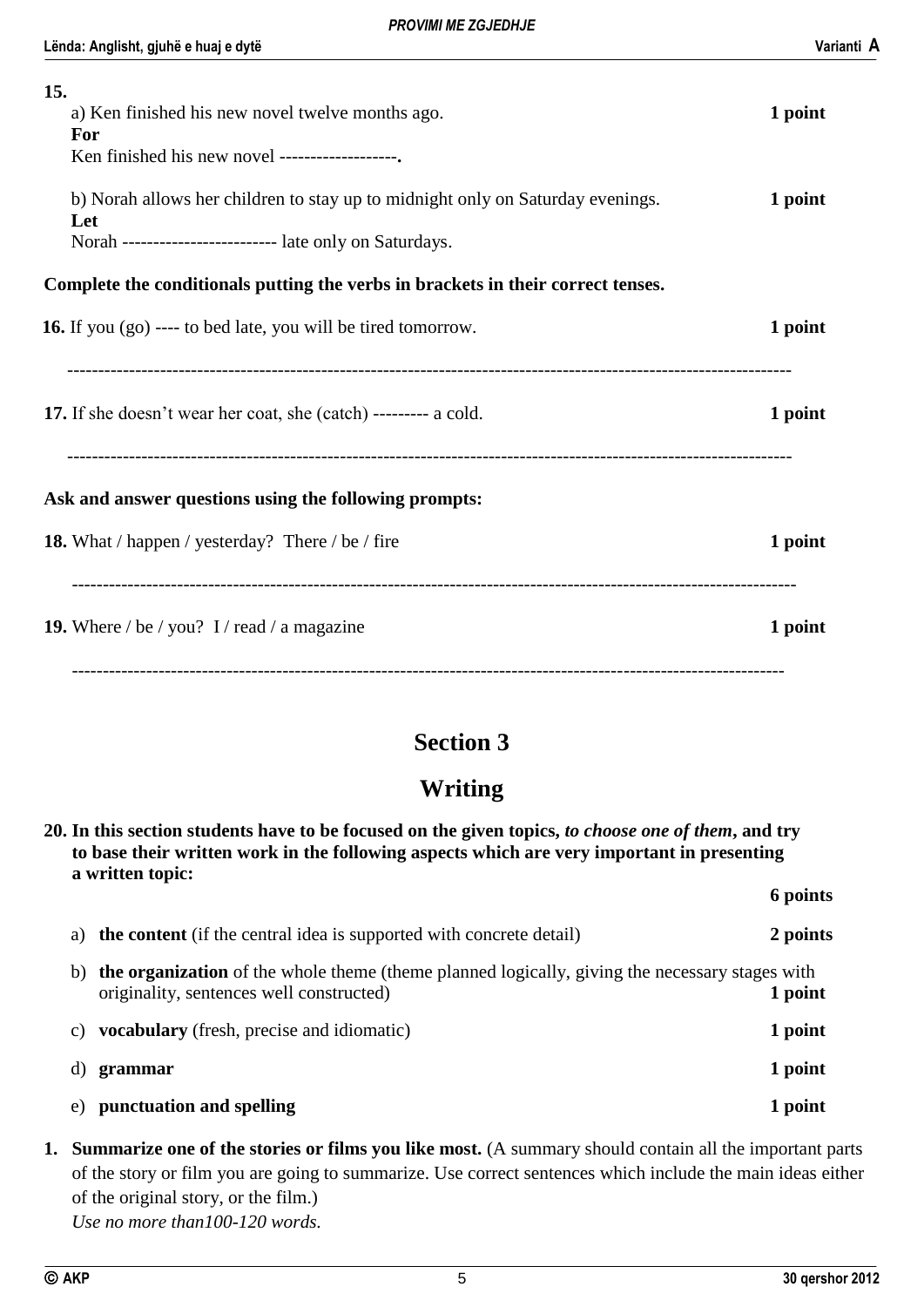- 2. Write a short article for a tourist magazine about a shopping centre in your country. Write:
	- Name of the shopping centre  $\overline{a}$
	- Location  $\overline{a}$
	- What visitors can do there
	- Your recommendation  $\equiv$

Use no more than 100-120 words.

3. Will modern technology such as the internet ever replace the book or the written word as the main source of information? Write some arguments for, or against to support your ideas on modern technology.

Use no more than 100-120 words.